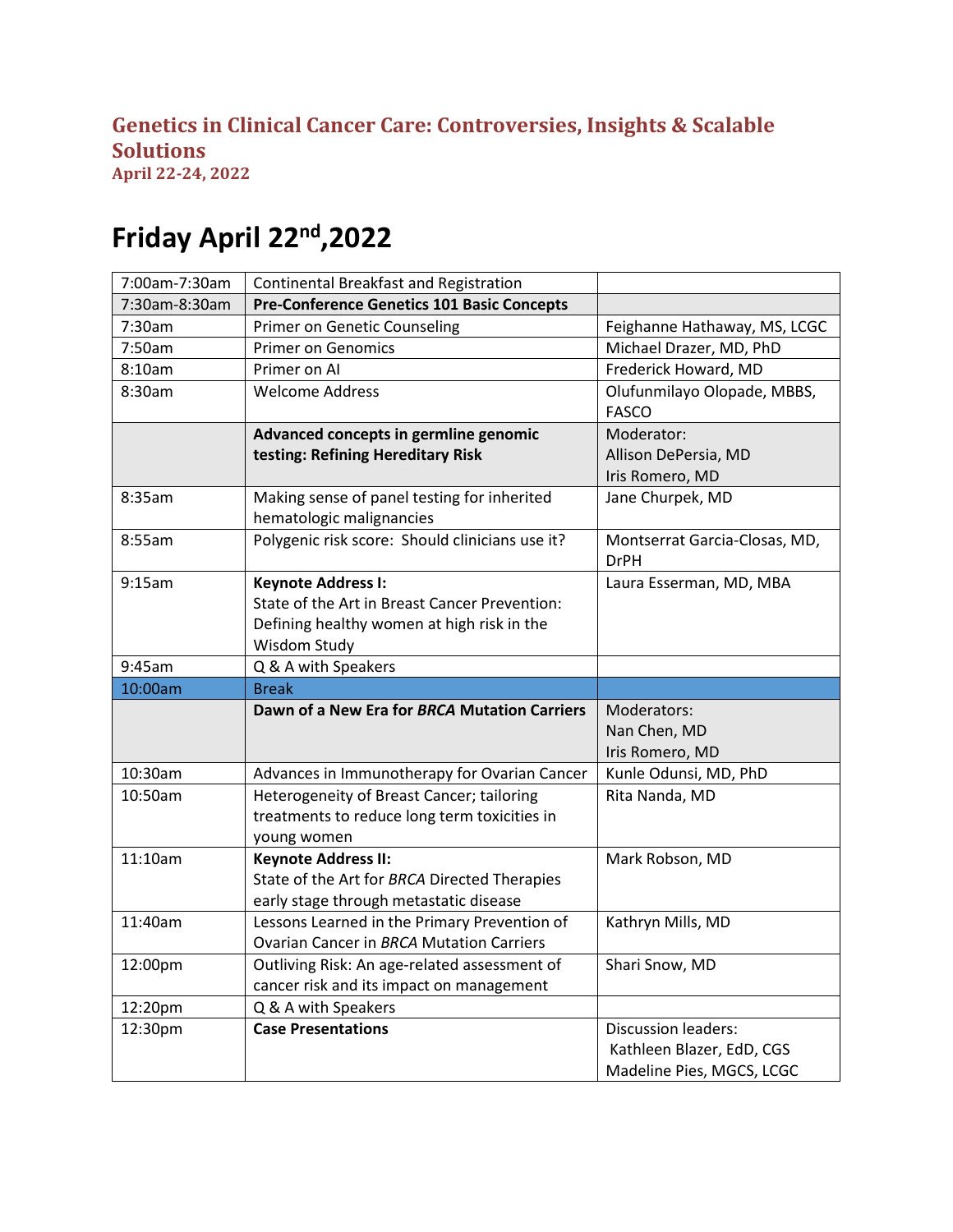|                    |                                               | Catherine Marcum, DNP, APN<br>Susan Shehayeb, MS, CGC |
|--------------------|-----------------------------------------------|-------------------------------------------------------|
| 1:30 <sub>pm</sub> | <b>Lunch: Non - CME Activities</b>            | <b>Gold Room</b>                                      |
|                    | <b>Cancer IQ Ancillary Event</b>              |                                                       |
| 2:30 <sub>pm</sub> | Keynote III:                                  | Steve Narod, MD                                       |
|                    | <b>Distinguished Lecturer:</b>                |                                                       |
|                    | Treatment of BRCA1-positive breast cancer: an |                                                       |
|                    | observational study                           |                                                       |
| 3:00pm             | Q & A with Dr. Narod (No Audience Response    | Olufunmilayo Olopade, MBBS,                           |
|                    | System)                                       | <b>FASCO</b>                                          |
|                    | <b>BRCA &amp; Men's Health</b>                | Moderators:                                           |
|                    |                                               | Russell Szmulewitz, MD                                |
|                    |                                               | Shari Snow, MD                                        |
| 3:15 <sub>pm</sub> | Uptake of Genetic Testing in Prostate Cancer  | Elias Obeid, MD                                       |
|                    | <b>Families</b>                               |                                                       |
| 3:35pm             | <b>Genetic Evaluation of Prostate Cancer:</b> | Veda Giri, MD                                         |
|                    | <b>Considerations for Practice</b>            |                                                       |
| 3:55pm             | <b>Genetics of Breast Cancer in Men</b>       | Susan Neuhausen, PhD                                  |
| $4:15$ pm          | BRCA2-associated male breast cancer: should   | Nora Jaskowiak, MD                                    |
|                    | there be a different surgical approach?       |                                                       |
| 4:35pm             | Q & A with Speakers                           |                                                       |
| 4:45pm             | <b>Break</b>                                  |                                                       |
| 5:00pm             | <b>Case Presentations</b>                     | <b>Discussion leaders:</b>                            |
|                    |                                               | Rachelle Manookian, MS, CGC                           |
|                    |                                               | Christine Drogan, MS, CGC                             |
|                    |                                               | Feighanne Hathaway, MS, LCGC                          |
|                    |                                               | Catherine Marcum, DNP, APN                            |
| 6:00pm             | Poster Reception sponsored by Natera -        |                                                       |
|                    | <b>International Ballroom Foyer</b>           |                                                       |

## **Saturday April 23rd , 2022**

| 7:30am | <b>Continental Breakfast</b>                         |                              |
|--------|------------------------------------------------------|------------------------------|
| 8:00am | <b>Announcements</b>                                 | Sonia S. Kupfer, MD, AGAF    |
|        | <b>CGA-IGC Collaborative Session on Inherited GI</b> | Moderators:                  |
|        | <b>Cancers</b>                                       | Sonia Kupfer, MD             |
|        |                                                      | Christine Drogan, MS, LCGC   |
| 8:05am | <b>Keynote Address IV:</b>                           | Stephen Gruber, MD, PhD, MPH |
|        | <b>Colorectal Cancer Genetics: High Risk,</b>        |                              |
|        | Moderate Risk, and Polygenic Risk Scores             |                              |
| 8:30am | Mainstreaming genetic counseling for inherited       | Heather Hampel, MS, CGC      |
|        | <b>Colorectal Cancer</b>                             |                              |
| 8:50am | <b>Keynote Address V:</b>                            | Bryson Katona, MD, PhD       |
|        | Pancreatic Cancer Surveillance -Does it work?        |                              |
| 9:15am | <b>Targeted therapies for GI Cancers</b>             | Michael Hall MD, MS          |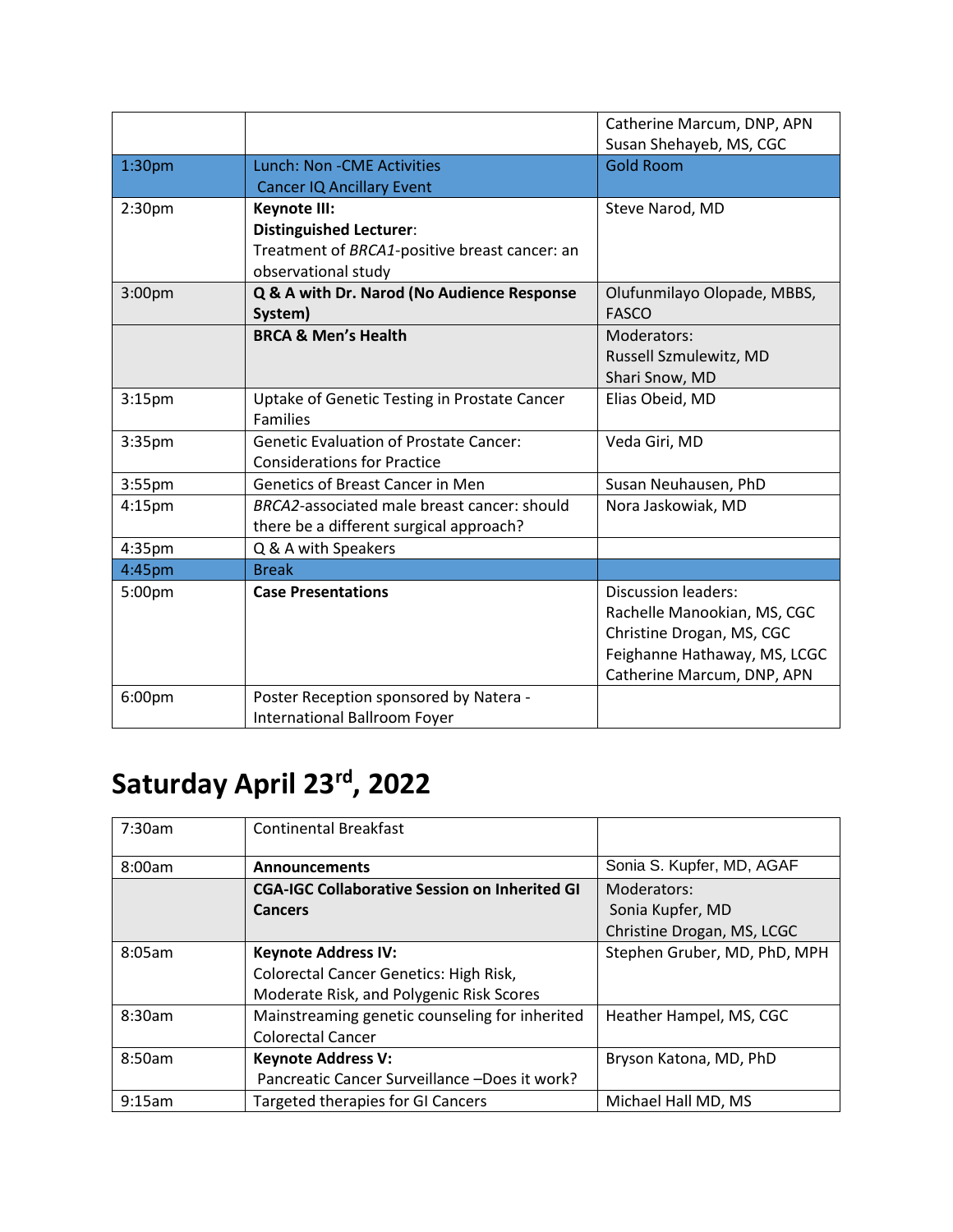| 9:35am             | Managing Families with inherited Endocrine         | Xavier Keutgen, MD            |
|--------------------|----------------------------------------------------|-------------------------------|
|                    | Cancer Syndrome - Paraganglioma, VHL               |                               |
| 10:00am            | Q & A with Speakers                                |                               |
| 10:15am            | <b>Break</b>                                       |                               |
|                    | <b>Integrating Pharmacogenomics to Cancer Care</b> | Moderators:                   |
|                    | to Optimize Clinical Outcomes                      | Loren Saulsberry, PhD         |
|                    |                                                    | Tien Truong, PharmD, PhD      |
| 10:45am            | Uncovering ancestry vs. race, how studies in       | Minoli Perera, PhD            |
|                    | Europe can miss important alleles in others        |                               |
| 11:05am            | <b>Keynote VI:</b>                                 | Steven Offer, PhD             |
|                    | New developments in genotype-guided dosing         |                               |
|                    | of 5-Fluorouracil                                  |                               |
| 11:30am            | Germline Pharmacogenomic testing in Cancer         | Peter O'Donnell, MD           |
|                    | therapeutics: Considerations for clinical practice |                               |
|                    | in 2022                                            |                               |
| 11:45am            | Q & A with Speakers                                |                               |
| 12:00pm            |                                                    | Moderators:                   |
|                    |                                                    | Lauren Gima, MS, CGC          |
|                    | <b>Case Presentations</b>                          | Rachelle Manookian, MS CGC    |
|                    |                                                    | Madeline Pies MS, LCGC        |
|                    |                                                    | Elise Sobotka, MS, CGC, MPH   |
| 1:00 <sub>pm</sub> | <b>Lunch-Non CME Activities</b>                    |                               |
|                    | <b>Global Perspectives</b>                         | Moderators:                   |
|                    |                                                    | Rodrigo Guindalini, MD, PhD   |
|                    |                                                    |                               |
|                    |                                                    | Catherine Marcum, DNP, APN    |
| 2:00pm             | <b>Keynote Address VII:</b>                        | Tuya Pal, MD                  |
|                    | Inequities in Gene-based Care                      |                               |
| $2:25$ pm          | Uptake of Bilateral Salpingo-Oophorectomy in       | Kelly Metcalfe, RN, PhD       |
|                    | Women with a BRCA1 or BRCA2 mutation: Can          |                               |
|                    | We Do Better?                                      |                               |
| 2:45pm             | <b>Keynote Address VII:</b>                        | Gareth Evans, MD, FRCP        |
|                    | Population Risk stratification for Breast Cancer   |                               |
| 3:10 <sub>pm</sub> | Population Genetics of Inherited Cancers in        | Gad Rennert, MD, PhD          |
|                    | Israel                                             |                               |
| 3:30pm             | Addressing the burden of Inherited Cancers in      | Raja Pramanik MD, DM          |
|                    | India                                              |                               |
| 3:50pm             | Q & A with Speakers                                |                               |
| 4:15pm             | <b>Break</b>                                       |                               |
| 4:30pm             |                                                    | Moderators:                   |
|                    | <b>Global Case Presentations</b>                   | Kathleen Blazer, EdD, CGC, MS |
|                    | <b>Presentations</b>                               | Susan Shehayeb, MS, CGC       |
|                    |                                                    | Lauren Gima, MS, CGC          |
|                    |                                                    | Elise Sobotka MS, CGC, MPH    |